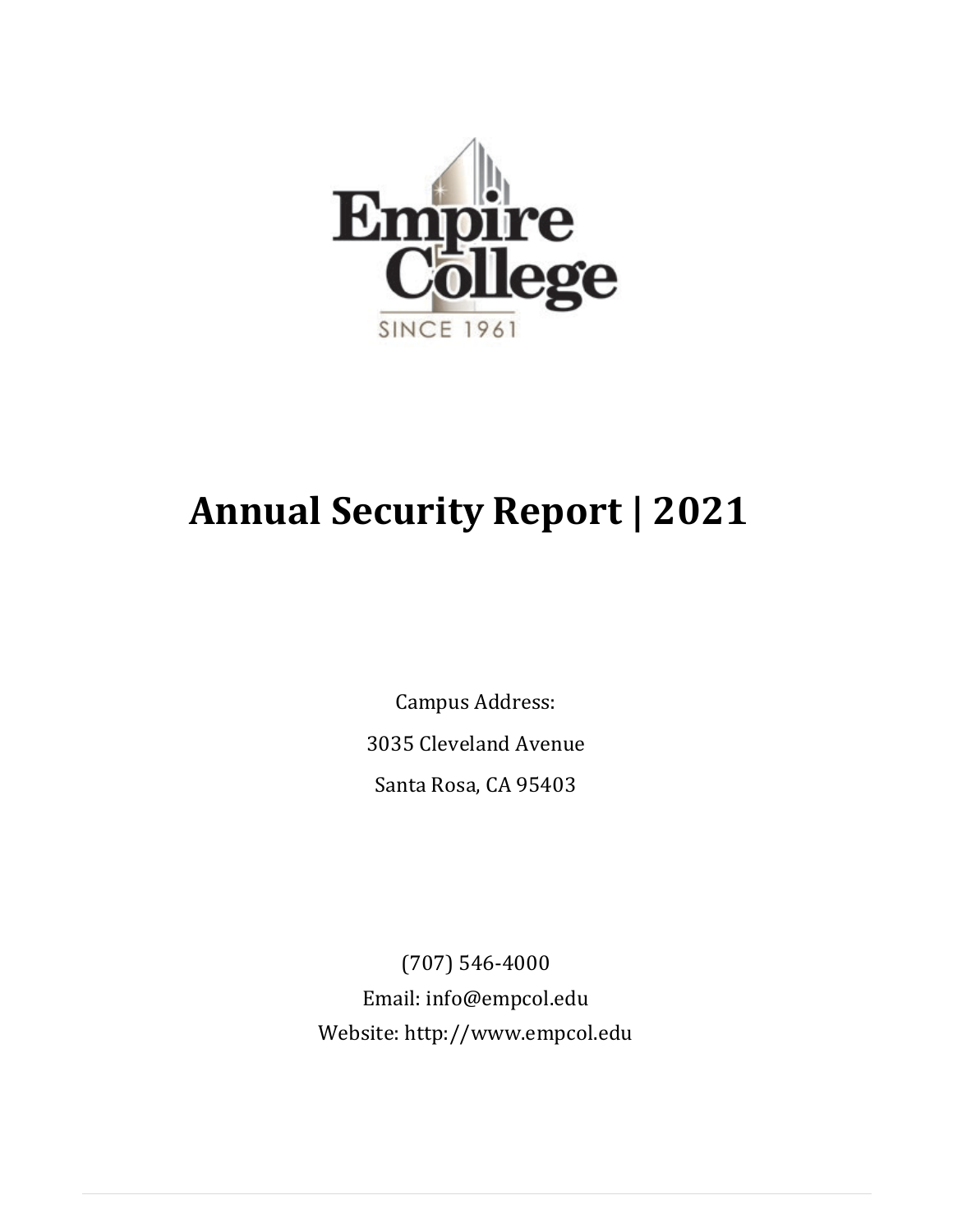## **Contents**

**Empire College** 3035 Cleveland Avenue Santa Rosa, CA 95403  $(707) 546 - 4000$ 

Web site: www.empcol.edu Empire College - Annual Security Report 2021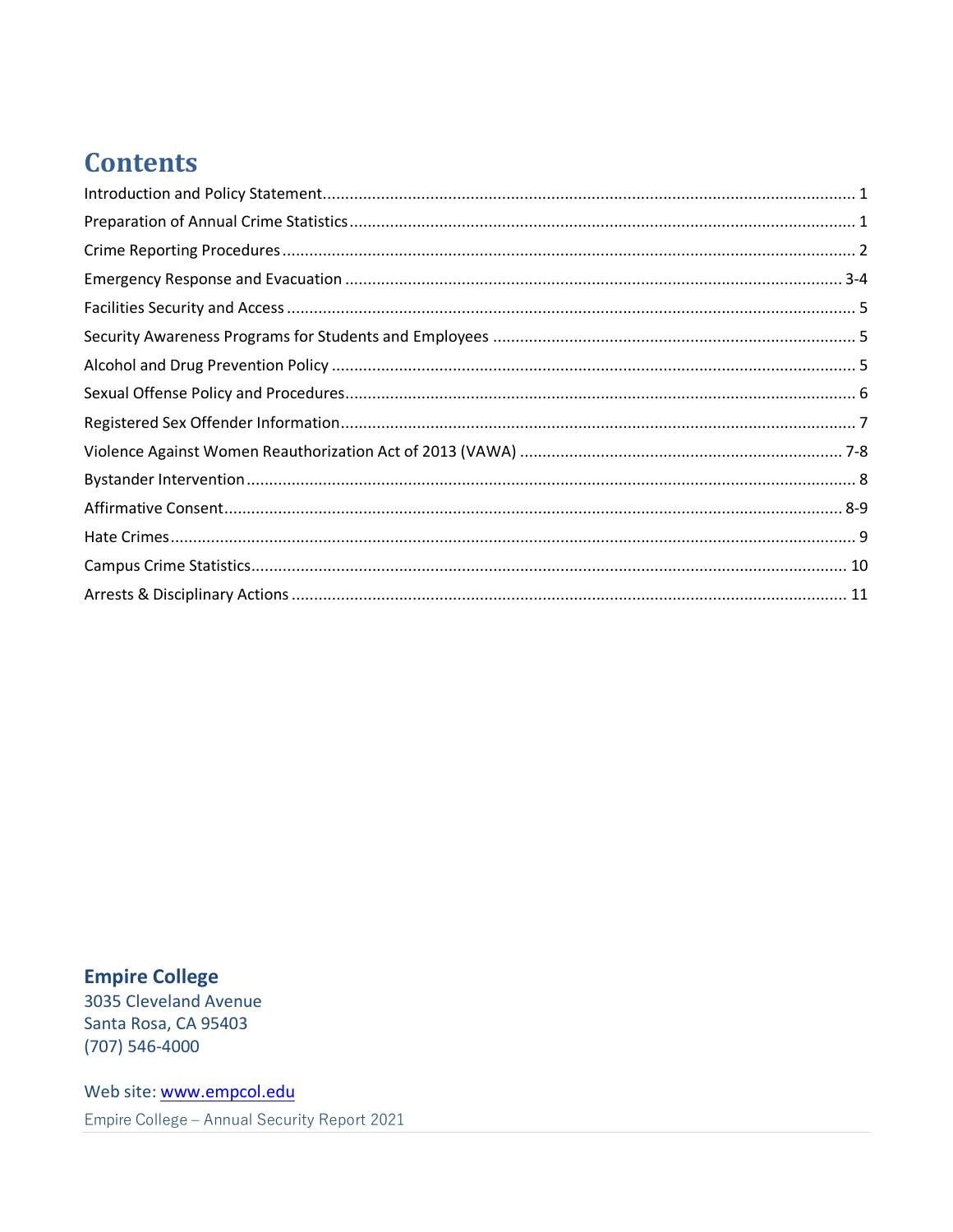#### <span id="page-2-0"></span>**Introduction**

The safety of students, employees and visitors is an important concern of Empire College. We have prepared this brochure to increase your awareness of a number of programs and provide information to protect your safety and well-being.

#### **Policy Statement**

Empire College's Campus Security Program is an ongoing process that includes the development and enforcement of regulations, procedures and practices to provide a reasonable level of security for property, information and for the personal safety of employees, students and visitors.

Administration and supervisory personnel are responsible for the incorporation of security practices and procedures in their respective areas of operation. Each employee and student is responsible for carrying out campus regulations, procedures and practices and shall comply with federal, state and local laws related to security matters while on the campus or in the course of representing or conducting institutional business.

Empire College annually publishes this Campus Security Report in compliance with the Crime Awareness and Campus Security Act of 1990. It includes security policies and campus crime statistics.

#### **Preparation of Annual Crime Statistics**

Empire College prepares the Annual Security Report to comply with the *Jeanne Clery Disclosure of Campus Security Policy and Crime Statistics Act (Clery Act)*. Institutions participating in federal student financial aid must present to current and future students and employees certain crime statistics and policies in accordance with the *Clery Act*. The purpose of this report is to provide information relating to campus safety and security in an effort to aid future and current students and employees in making informed decisions regarding our college.

#### **Procedure**

Administration will:

- Collect crime data, classify crimes and report crime statistics to the U.S. Department of Education.
- Publish and distribute to current students, faculty, and staff an annual report containing three years of campus crime statistics and campus security policy statements by October  $1<sup>st</sup>$  of each year.
- Inform prospective students and employees about the Campus Security Report on an annual basis and by publication on the College's Consumer Information web page a[t www.empcol.edu/student-consumer](http://www.empcol.edu/student-consumer-information)[information.](http://www.empcol.edu/student-consumer-information)
- <span id="page-2-1"></span>• Issue timely warnings and emergency notifications to the campus community regarding crimes that threaten safety.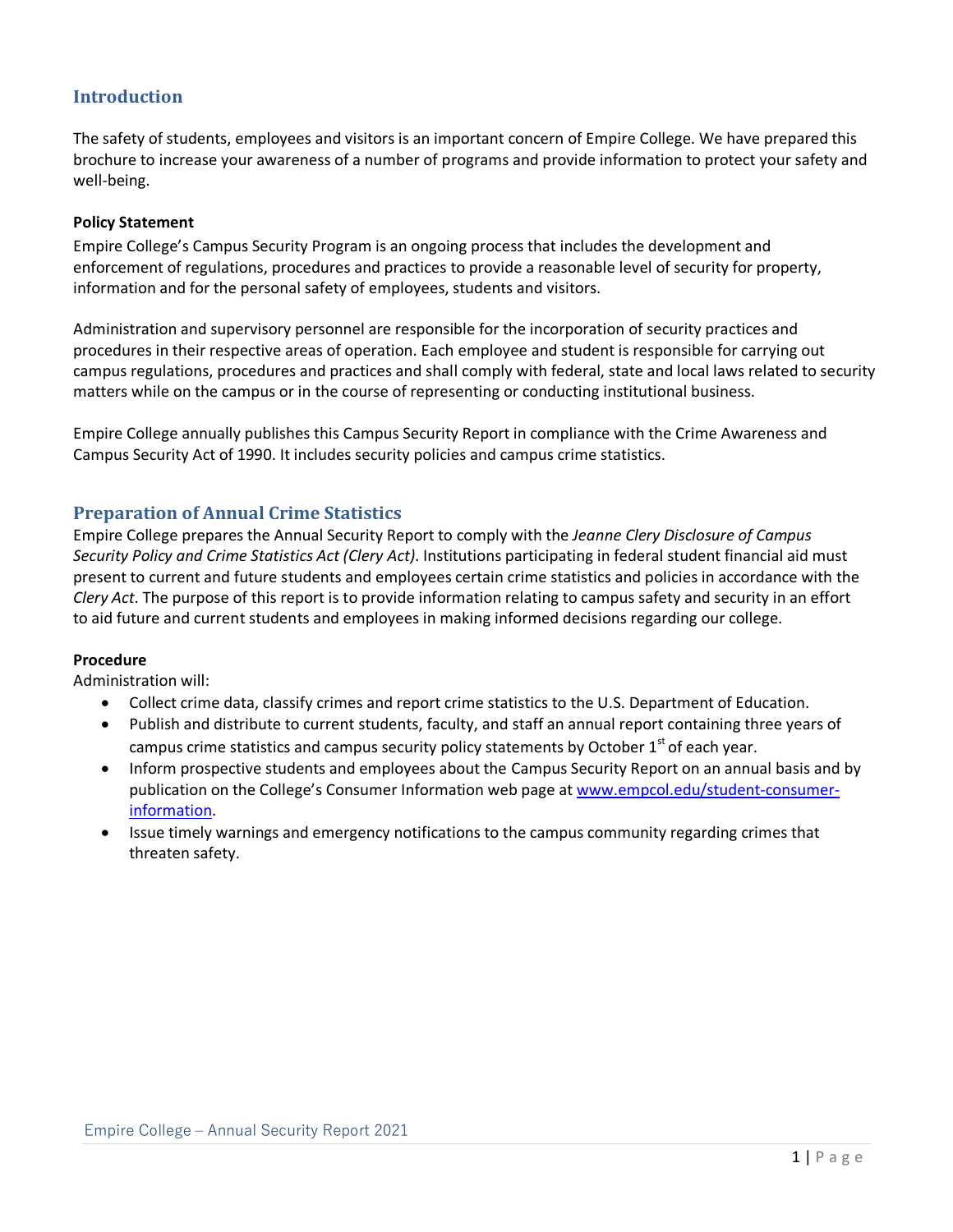#### **Crime Reporting Procedures**

#### **Reporting Crimes**

Students, faculty, and staff are strongly encouraged to report all crimes accurately and promptly to local law enforcement; dial 9-1-1 (emergencies only). Any suspicious activity or person seen in the parking lots, loitering around vehicles, or inside the building should be reported to the local law enforcement agency.

| <b>Local Law Enforcement Agency</b> | <b>Local Phone Number</b> | <b>Emergency Number</b> |  |
|-------------------------------------|---------------------------|-------------------------|--|
| Santa Rosa Police Department        | (707) 528-5222            | $9 - 1 - 1$             |  |

In addition, students, faculty and staff should report a crime to any of the following areas:

| Campus President                   | $(707)$ 484-4000               |
|------------------------------------|--------------------------------|
| Administrative/Facilities Services | $(707)$ 546-4000 x262 and x231 |
| Academic Dean - Law School         | $(707)$ 546-4000 x223          |

Timely reporting of criminal activity enables the College to respond to crime in a timely manner and potentially reduce the recurrence of that crime. The College will protect the confidentiality of any victim.

The College does not have a police or security department but does work cooperatively with local law enforcement agencies when necessary. There are no written memoranda of understanding agreements between Empire College and local law enforcement agencies to investigate alleged crimes. The College does, in good faith effort, contact local law enforcement agencies to obtain data on *Clery Act* crimes that occurred on or near the campus. Not all agencies respond to requests for data.

#### **Confidential Crime Reporting**

Victims of crime may not want to pursue action with the College or the criminal justice system and may still want to consider making a confidential report. With permission, Administrative/Facilities Services or a designee of the College can complete an incident report on the details of the incident without revealing the victim's identity. The purpose of confidential reporting is to comply with the wish to keep matters confidential while taking measures to keep the campus community safe. With such information, the College can keep accurate records and become aware of any patterns of crime that may warrant action. Reports filed in this manner are counted and disclosed in the annual crimes statistics for the College.

<span id="page-3-0"></span>The College does not employ or contract with any professional or pastoral counselors who provide confidentiality services to students or employees.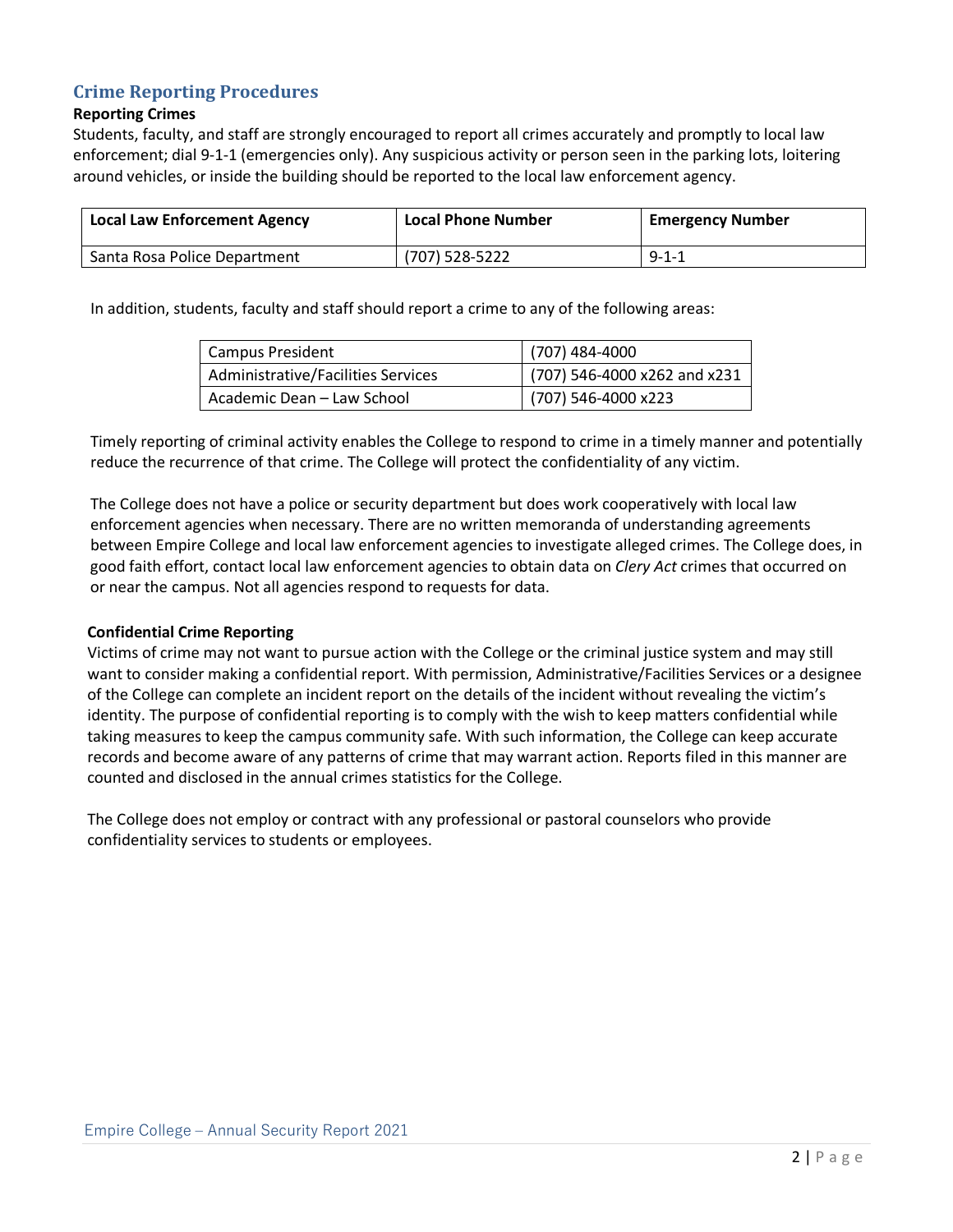#### **Emergency Response and Evacuation**

#### **Response and Evacuation Procedures**

Emergencies are unexpected events, which must be dealt with urgently to protect the health and safety of others. Emergencies may be related to natural disasters such as earthquakes, criminal activity such as armed robberies, environmental disasters, or highly contagious health concerns.

Empire College institutes an Emergency Preparedness Handbook that includes emergency response and evacuation procedures and outlines actions staff, faculty and students must take to protect their mutual health and safety.

Empire College will, without delay and taking into account the safety of the community, determine the content of the notification and initiate the notification system, unless issuing a notification will, in the professional judgment of responsible authorities, compromise efforts to assist a victim or to contain, respond to or otherwise mitigate the emergency. The Campus President, Administrative/Facilities Services and Academic Dean wherever it occurs have the authority and are responsible for overall management and administration of the plan. The entire campus community will be notified when there is at least the potential that a very large segment of the community will be affected by a situation or when a situation threatens the operation of the campus as a whole.

The Campus President or Academic Dean wherever it occurs will create the notification and the College's Administrative/Facilities Services, Academic and/or Tech Support Departments will be responsible for notifying students/employees. If deemed necessary, those outside of the campus community will be notified of the emergency through local law enforcement and/or public health agency. In addition, the College's administrative staff will contact parents, guardians, spouses, and those listed as emergency contacts by the student via phone. Other staff and faculty members may be designated as back-ups and to assist with assigned tasks.

Emergencies are identified by campus staff, by other campus community members, and forms of public media and notification. Anyone wishing to report an emergency should contact the Campus President or other available administrative staff as soon as safely possible using the most efficient means available.

Upon confirmation of a significant on-campus emergency or dangerous situation involving an immediate threat to the health or safety of students and employees, the Campus President, Academic Dean wherever it occurs, or Administrative/Facilities Services will issue an emergency notification and notify the appropriate local emergency response teams, law enforcement and individuals on campus who are in harm's way. Local authorities will determine when and if it is necessary to notify the surrounding community. The Campus President or Academic Dean wherever it occurs will determine what information should be contained in the alert. Campus alerts may be issued via e-mail, classroom announcement, alarm, or any combination of methods determined to be necessary. Students and employees should regularly check their Empire College e-mail account. The alerts will identify the appropriate action to take in an effort to have students and employees avoid the confirmed danger and minimize injuries. Depending on the situation, additional alerts will be disseminated as information becomes available.

Evacuations to safe locations will be implemented when necessary and proceed in an organized manner per policy and procedure. All students are required to comply with the plan and the directions given to them by campus safety staff, faculty, or public emergency response teams or law enforcement agencies during actual emergencies and drills for their personal safety. At no time during an actual campus emergency or drill shall students be permitted to leave the campus unless directed to do so.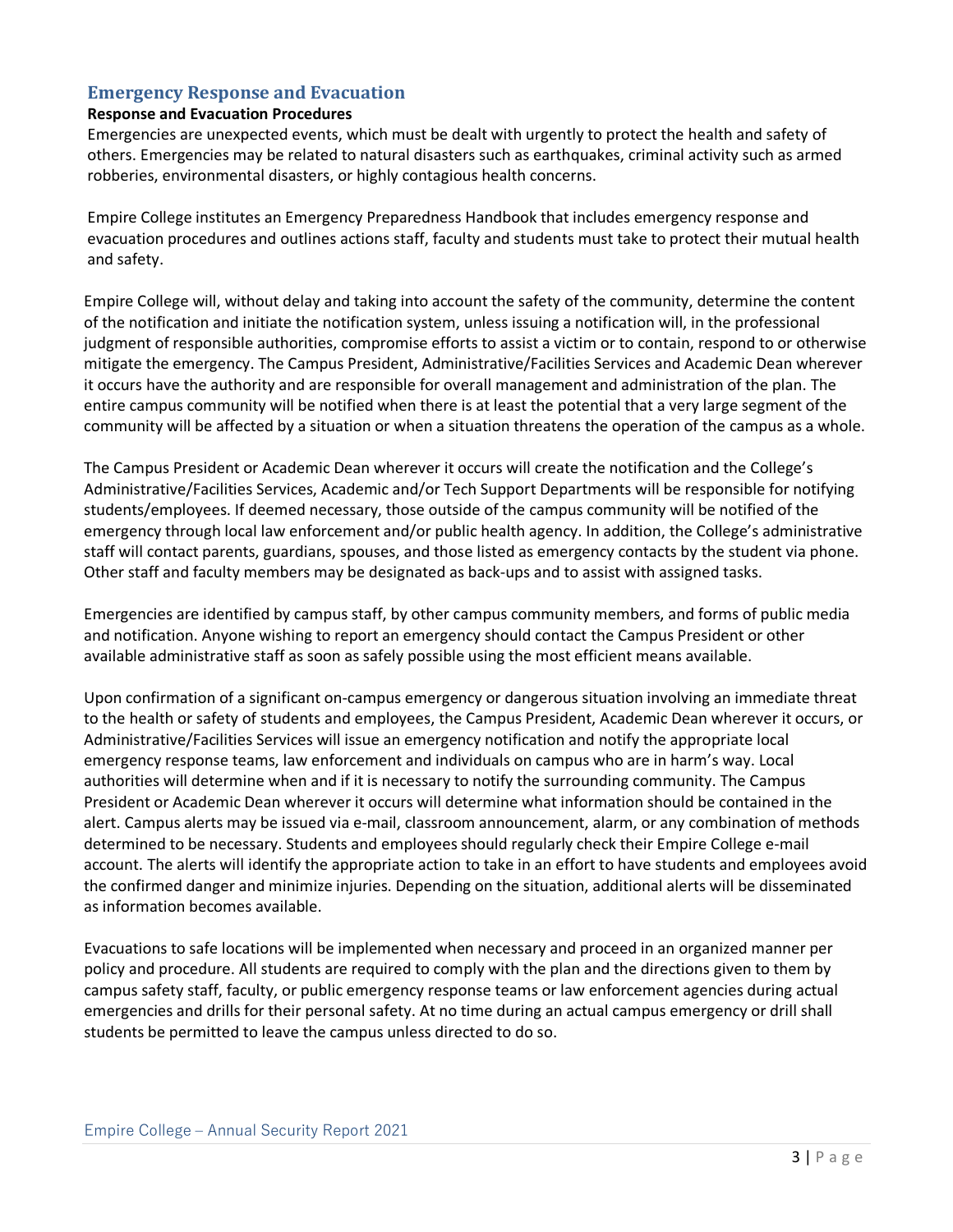The plan, including any updates, is reviewed with new students and employees during orientation and/or their first term and at a number of faculty meetings during the year. Evacuation routes are identified in each classroom and other areas.

Emergency response and evacuation drills are conducted, at minimum, annually. Drills may be announced or unannounced and are evaluated for needed improvement. At a later drill any needed improvements will be tested and, if successful, included in the campus procedures. If not successful, different approaches will be tried until acceptable results are achieved.

Students and employees are encouraged to be responsible for their own security and the security of others. Employees and students are expected to follow safe practices while on campus property. Following safe practices will reduce the possibility of accidental emergencies and increase the effectiveness of the campus response to unforeseen emergencies.

The campus community is obligated to report all unsafe activities, potential and real emergencies, and/or criminal activities to the Campus President, Academic Dean wherever it occurs, or Administrative/Facilities Services as soon as possible.

Persons responsible for carrying out the emergency response and evacuation procedures include Campus President, Academic Dean wherever it occurs, Administrative Services Manager and Maintenance Supervisor.

#### **Timely Warnings for an Emergency**

In the event of an ongoing or continuing threat to the campus community, warnings will be issued through the following means:

- Email message to faculty and staff
- Notices posted in common on-campus areas
- Verbal notification by the Academic Dean wherever it occurs or another member of the school's management team visiting classrooms to inform all students of the situation
- Email and/or text message to all students.

The intent of a timely warning is to provide adequate information necessary to enable the campus community to protect themselves when a significant emergency or dangerous situation occurs. The content of the timely warning will not disclose information that may compromise law enforcement efforts. Anyone with information that warrants a timely warning should report it immediately to the Campus President, Academic Dean wherever it occurs, or Administrative/Facilities Services. The Campus President or Academic Dean wherever it occurs are responsible for ensuring timely warnings are issued to the campus community.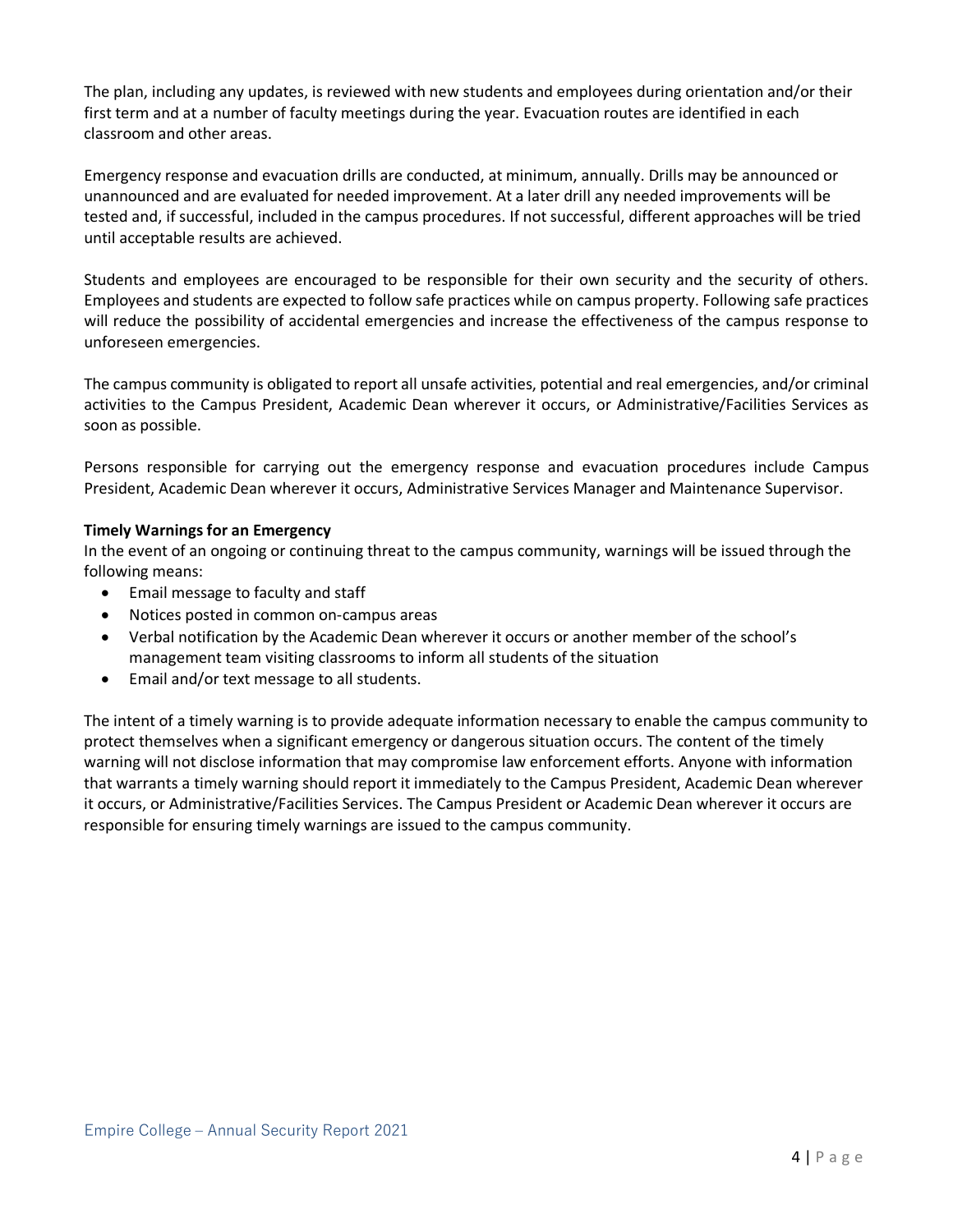#### <span id="page-6-0"></span>**Facilities Security and Access**

The campus facilities are open during day and evening business hours and are accessible to students, employees, contractors, guests, and invitees. The campus is secured during non-business hours by locking doors and setting alarms and only accessible by issued key and alarm pass code. Maintenance personnel enter the facilities during the evening or early morning non-business hours by issued key and alarm pass code.

Empire College does not have on- or off-campus residences or official off-campus student organizations. The college does not have a security or police department. Facilities and landscaping are maintained in a manner that minimizes hazardous conditions.

The Administrative Services Manager and Maintenance Supervisor provide security support and information for Empire College in the areas of: parking, traffic control, fire prevention, safety and enforcement of all applicable regulations.

#### <span id="page-6-1"></span>**Security Awareness Programs for Students and Employees**

Safety and security awareness programs are in place for students and employees. The common theme of awareness and crime prevention programs is to encourage students and employees to be aware of their responsibility for their own security and the security of others. The safety rules, including crime prevention, are available in the College's Student Handbook and reviewed with students during orientation and/or their first term. Security, including crime prevention, is reviewed with employees at hire dates and during staff and faculty meetings.

Visual emergency exit layouts are posted at the entrances of all campus rooms and in hallways.

In the event of eminent danger or immediate emergency, information is released through electronic mail, voice mail, or classroom and campus announcements.

#### <span id="page-6-2"></span>**Alcohol and Drug Prevention Policy**

Empire College has adopted and implemented a program that prohibits the manufacture and unlawful possession, use or distribution of illicit drugs and alcohol by students and employees on its property and at any school activity. Any violation of this policy will result in appropriate disciplinary actions, up to and including expulsion, even for a first offense. Where it is apparent that a violation of the law has occurred, the appropriate law enforcement authorities will be notified.

The administration, staff and faculty are dedicated to providing education, awareness, treatment referrals, along with the legally mandated reporting and criminal sanctions. The Academic Dean wherever it occurs provide an overall coordination of the Drug-Free School Program. Drug and Alcohol education materials are available to students and employees in their orientation materials.

Empire College will assist employees and students in the selection of appropriate counseling, substance abuse assistance or rehabilitation programs. In addition, this school will not discriminate solely on the grounds of prior drug or alcohol abuse or against individuals who have satisfactorily completed a substance-abuse assistance or rehabilitation program.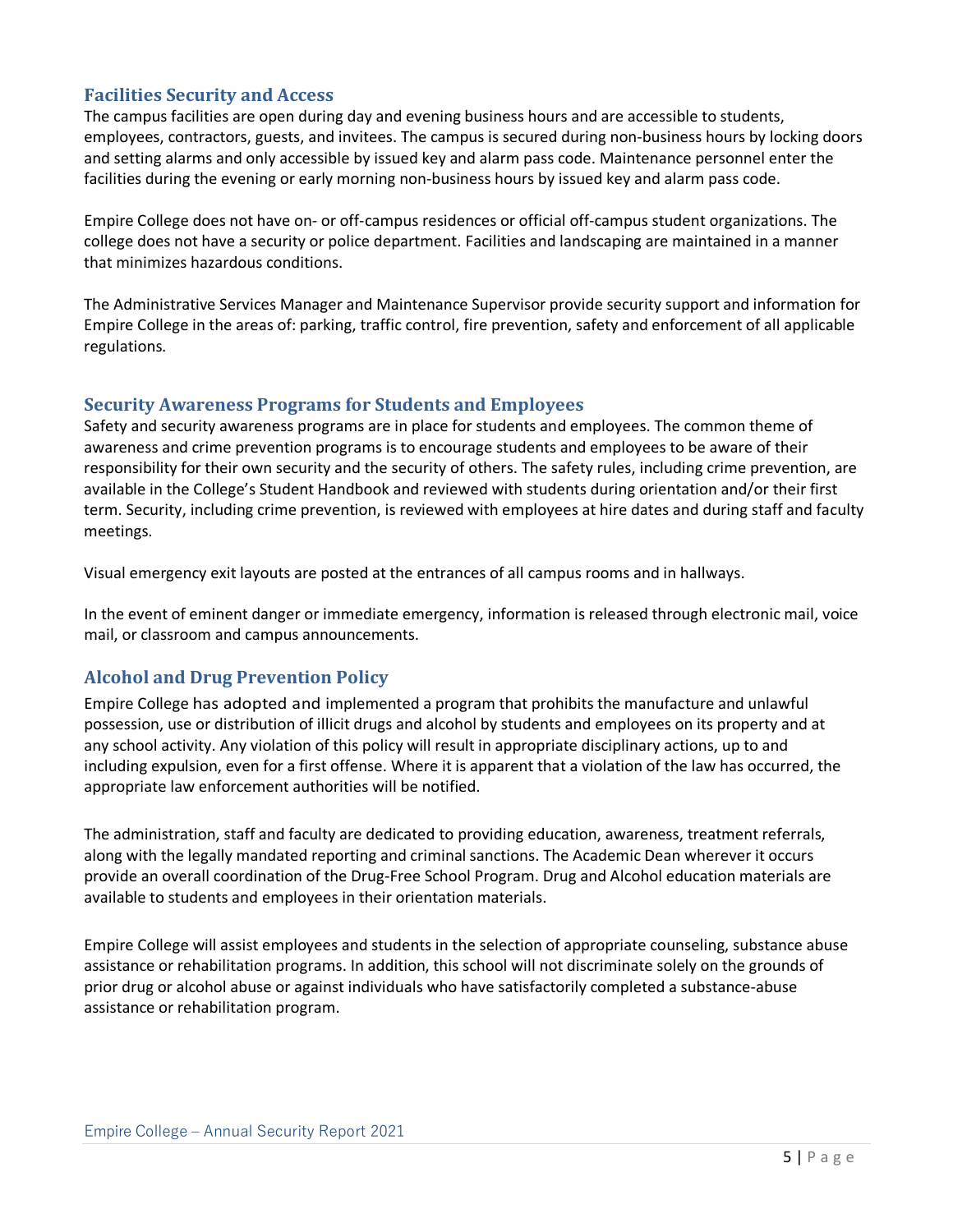#### <span id="page-7-0"></span>**Sexual Offense Policy and Procedures**

Empire College is required by the *Clery Act* to include in its Annual Security Report information about sex offense policy and procedures, prevention, and how to access information on registered sex offenders in the campus community**.** 

#### **Sexual Offense Policy**

Sexual assault is a violation of Empire College's Rules and Regulations for Conduct for students and employees and the Sexual Harassment Policy, as well as a violation of the penal code. The College will promptly investigate all allegations of sexual assault and take appropriate action.

#### **What to Do If You Are Sexually Assaulted**

If you are a victim of a sexual assault, your first priority should be to get to a place of safety. You should then obtain necessary medical treatment. The College strongly advocates that a victim of sexual assault report the incident in a timely manner. Time is a critical factor for evidence collection and preservation. Victims of an assault should be reported directly to the local law enforcement agency, but reporting is at the victim's discretion. In addition, campus personnel will assist the student in notifying these authorities if requested.

Numbers to local law enforcement agencies are as follows:

| Local Law Enforcement Agency | Phone#                  |
|------------------------------|-------------------------|
| Santa Rosa Police Department | $9-1-1, (707) 528-5222$ |

Filing a police report with the local law enforcement agency will not obligate the victim to prosecute nor will it subject the victim to scrutiny or judgmental opinions from officers. Filing a police report will:

- Ensure that a victim of sexual assault receives the necessary medical treatment and tests at no expense to the victim.
- Provide the opportunity for collection of evidence helpful in prosecution which cannot be obtained later; and
- Assure the victim has access to free confidential counseling from counselors specifically trained in the area of sexual assault crisis intervention.

#### **Sexual Assault Complaint Procedure**

The victim of a sexual assault may choose for the investigation to be pursued through the criminal justice system and the College or only the latter. To initiate disciplinary action against a student or employee for sexual assault, a report must be made to the Campus President or Dean wherever it occurs, and an investigation will be conducted. Possible sanctions against a student or an employee found guilty of sexual assault through campus proceedings include expulsion, suspension and probation for the student or disciplinary action up to and including termination of employment.

The following disciplinary procedures will be conducted in cases of an alleged sex offense:

- The accuser and the accused perpetrator are entitled to the same opportunities to have others (e.g., witnesses or advocates) present during a campus disciplinary proceeding. Both parties shall be informed of the outcome of any campus disciplinary proceeding alleging sexual assault.
- Counseling for victims of sexual assault is not available on campus. Counseling is available through the Sonoma County Community Resources Hotline 2-1-1 and the local Verity crisis center; the latter may be contacted 24/7 on the sexual assault crisis hotline (707) 545-7270. Empire College does not employ pastoral or professional counselors.

#### **Sexual Assault Prevention**

Empire College has information available upon request to educate students and employees about sexual assaults and date rape in the Law School office.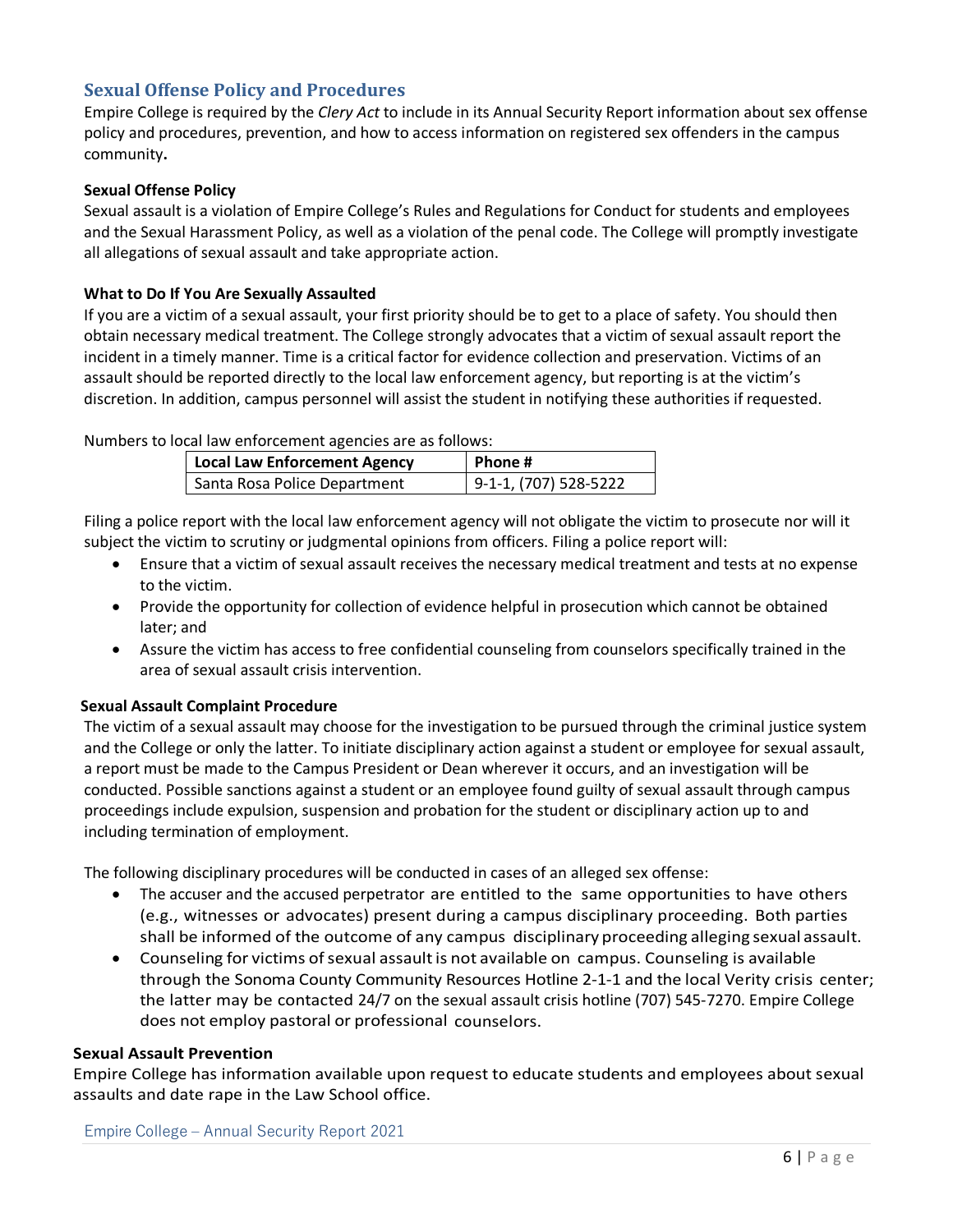#### **Registered Sex Offender Information**

The Campus Sex Crimes Prevention Act (CSCPA) of 2000 is a federal law that provides for the tracking of convicted, registered sex offenders enrolled as students at institutions of higher education or employed or volunteering on campus. The federal law requires state law enforcement agencies to provide Empire College with a list of registered sex offenders who have indicated that they are enrolled, employed, or carrying on a vocation at Empire College.

The CSCPA also requires institutions of higher education to issue a statement advising the campus community where law enforcement agency information concerning registered sex offenders may be obtained. Empire College is complying with this requirement by providing information regarding registered sex offenders in your area.

The registry is available via Internet and is available at the following web address: <http://www.meganslaw.ca.gov/>

#### <span id="page-8-0"></span>**Violence Against Women Reauthorization Act of 2013 (VAWA)**

On March 7<sup>th</sup>, 2013, President Obama signed the Violence Against Women Reauthorization Act of 2013 (VAWA). This law amended the Clery Act and requires Colleges to provide students and employees the procedures that it will follow once an incident of domestic violence, dating violence and/or stalking has been reported. In addition, beginning in 2013, the College began to compile statistics on these VAWA crimes.

Refer to "Sexual Offense Policy and Procedures" on page 7 of this report for policies and procedures relating, but not limited, to domestic violence, dating violence and stalking.

**Dating Violence** is defined as violence committed by a person who is or has been in a social relationship of a romantic or intimate nature with the victim. This may include someone the victim just met, i.e., at a party, introduced through a friend, or on a social networking. The existence of such a relationship shall be determined based on the reporting party's statement and with consideration of the length of the relationship, the type of relationship, and the frequency of interaction between the persons involved in the relationship. For the purposes of this definition—

- Dating violence includes, but is not limited to, sexual or physical abuse or the threat of such abuse.
- Dating violence does not include acts covered under the definition of domestic violence.

**Domestic Violence** is defined as a felony or misdemeanor crime of violence committed—

- By a current or former spouse or intimate partner of the victim.
- By a person with whom the victim shares a child in common.
- By a person who is cohabitating with, or has cohabitated with, the victim as a spouse or intimate partner.
- By a person similarly situated to a spouse of the victim under the domestic or family violence laws of the jurisdiction in which the crime of violence occurred.
- By any other person against an adult or youth victim who is protected from that person's acts under the domestic or family violence laws of the jurisdiction in which the crime of violence occurred.

To categorize an incident as Domestic Violence, the relationship between the perpetrator and the victim must be more than just two people living together as roommates. The people cohabitating must be current or former spouses or have an intimate relationship.

Empire College – Annual Security Report 2021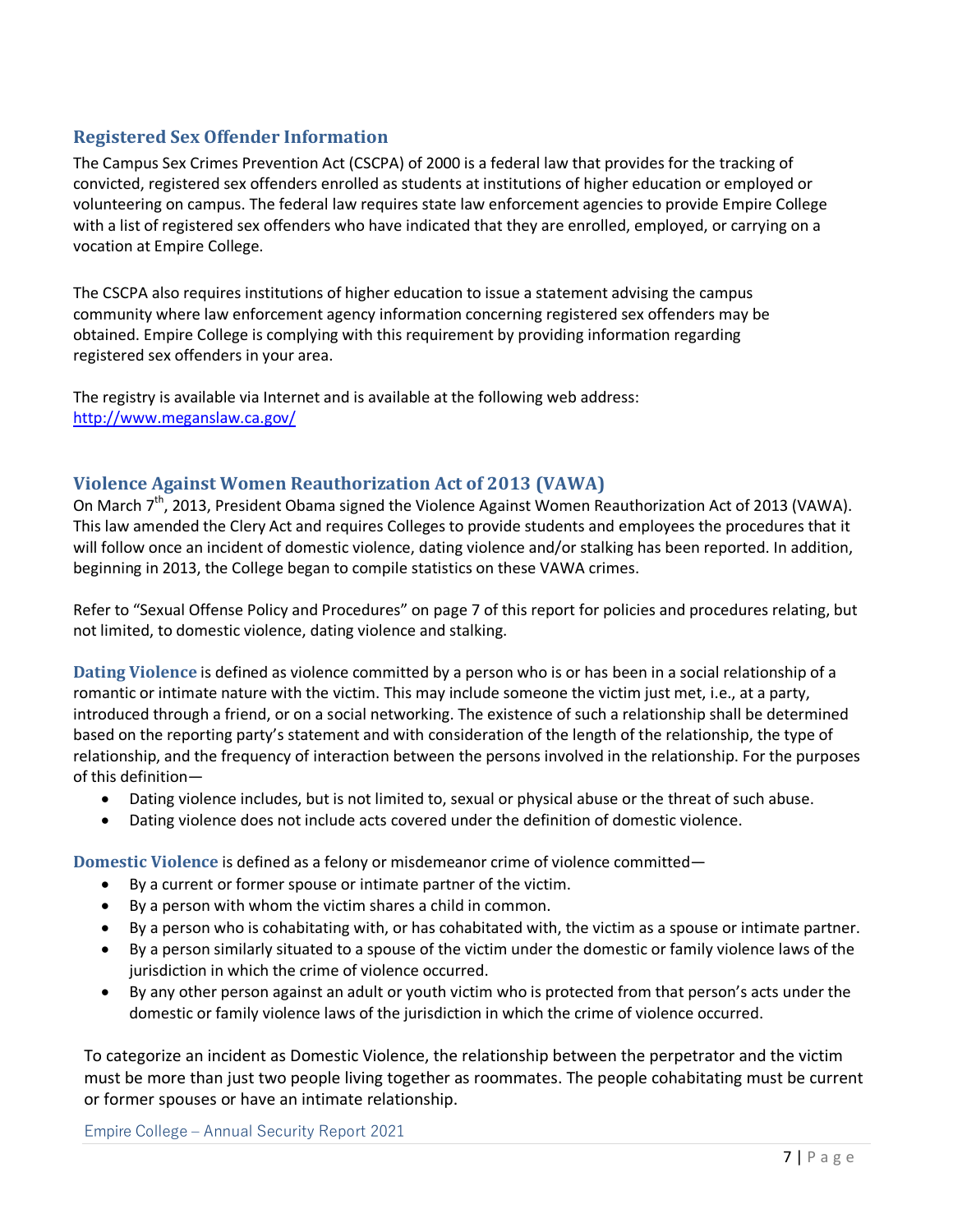**Stalking** is defined as engaging in a course of conduct directed at a specific person that would cause a reasonable person to—

- Fear for the person's safety or the safety of others; or
- Suffer substantial emotional distress.

For the purposes of this definition—

• Course of conduct means two or more acts, including, but not limited to, acts in which the stalker directly, indirectly, or through third parties, by any action, method, device, or means, follows, monitors, observes, surveils, threatens, or communicates to or about a person, or interferes with a person's property.

**Bystander Intervention** is defined as safe and positive options that may be carried out by an individual or individuals to prevent harm or intervene when there is a risk of dating violence, domestic violence, sexual assault, or stalking. Bystander intervention includes

- recognizing situations of potential harm.
- understanding institutional structures and cultural conditions that facilitate violence (this might include fraternity or sports cultures at some institutions);
- overcoming barriers to intervening.
- identifying safe and effective intervention options; and
- taking action to intervene.

Risk reduction is defined as options designed to

- decrease perpetration and bystander inaction.
- increase empowerment for victims in order to promote safety; and
- help individuals and communities

#### **Affirmative Consent**

Affirmative consent is an informed, affirmative, conscious, voluntary, and mutual agreement to engage in sexual activity. It is the responsibility of each person involved in the sexual activity to ensure Affirmative Consent has been obtained from the other participant(s) to engage in the sexual activity. Lack of protest or resistance does not mean Affirmative Consent, nor does silence mean consent. Affirmative Consent must be voluntary, and given without coercion, force, threats, or intimidation.

- The existence of a dating or social relationship between those involved, or the fact of past sexual activities between them, should never by itself be assumed to be an indicator of affirmative consent. A request for someone to use a condom or birth control does not, in and of itself, constitute affirmative consent.
- Affirmative consent can be withdrawn or revoked. Consent to one form of sexual activity (or one sexual act) does not constitute consent to other forms of sexual activity. Consent given to sexual activity on one occasion does not constitute consent on another occasion. There must always be mutual and affirmative consent to engage in sexual activity. Consent must be ongoing throughout a sexual activity and can be revoked at any time, including after penetration. Once consent is withdrawn or revoked, the sexual activity must stop immediately.
- Affirmative consent cannot be given by a person who is incapacitated. A person is unable to consent when asleep, unconscious or is incapacitated due to the influence of drugs, alcohol, or medication so that the person could not understand the fact, nature or extent of the sexual activity. A person is incapacitated if they lack the physical and/or mental ability to make informed, rational decisions,
- Whether an intoxicated person (as a result of using alcohol or other drugs) is incapacitated depends on the extent to which the alcohol or other drugs impact the person's decision-making ability, awareness of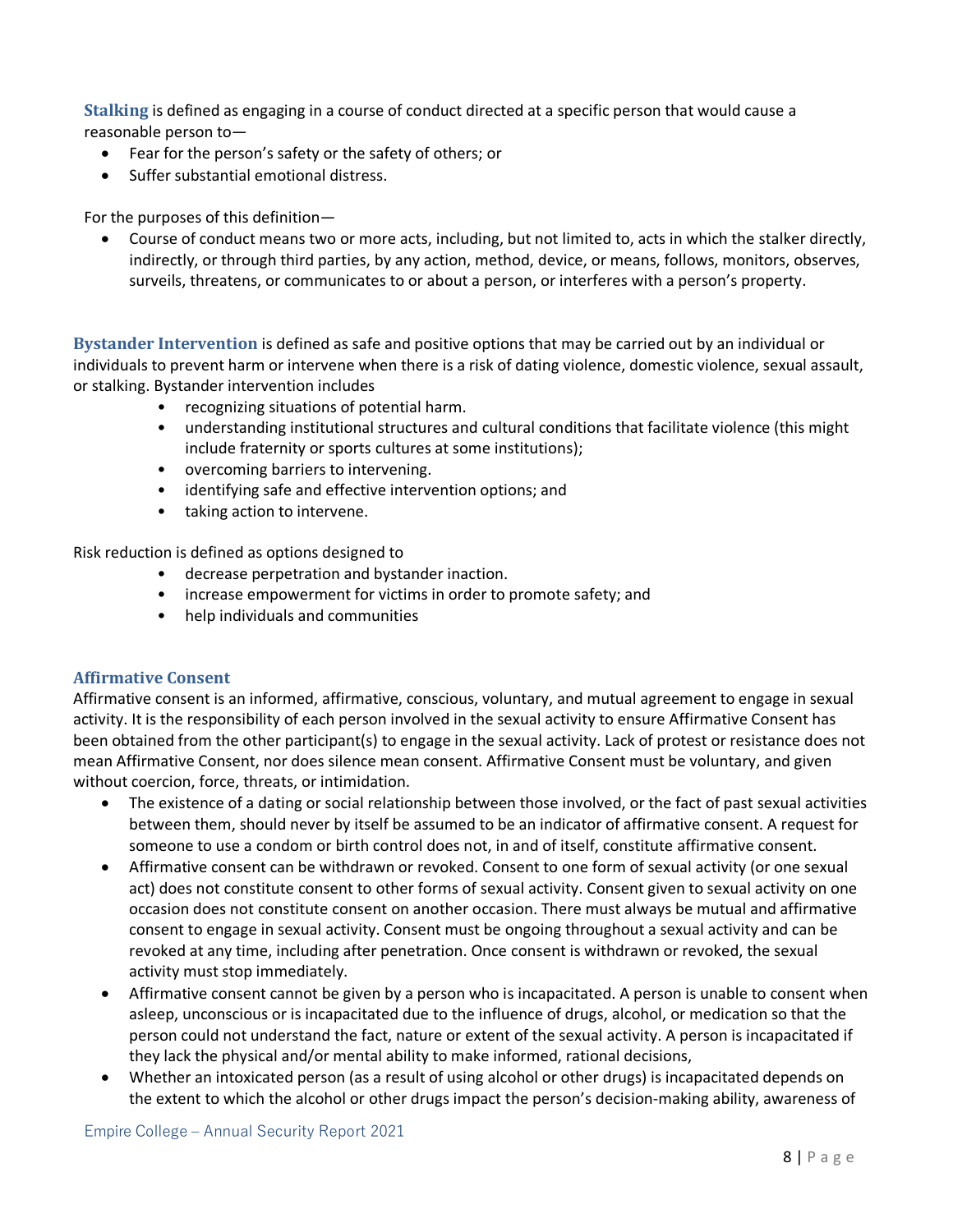consequences, and ability to make informed judgments. A person's own intoxication or incapacitation from drugs or alcohol does not diminish that person's responsibility to obtain affirmative consent before engaging in sexual activity.

- A person with a medical or mental disability may also lack the capacity to give consent.
- Sexual activity with a minor (a person under 18 years old) is not consensual, because a minor is considered incapable of giving consent due to age.
- It shall not be a valid excuse that a person affirmatively consented to the sexual activity if the respondent knew or reasonably should have known that the person was unable to consent to the sexual activity under any of the following circumstances:
- The person was asleep or unconscious.
- The person was incapacitated due to the influence of drugs, alcohol, or medication, so that the person could not understand the fact, nature or extent of the sexual activity.
- The person was unable to communicate due to a mental or physical condition.
- It shall not be a valid excuse that the respondent believed that the person consented to the sexual activity under either of the following circumstances:
- The respondent's belief in Affirmative Consent arose from the intoxication or recklessness of the respondent.
- The respondent did not take reasonable steps, in the circumstances known to the respondent at the time, to ascertain whether the person affirmatively consented

#### <span id="page-10-0"></span>**Hate Crimes**

There were no reported incidents of hate crimes reported for 2018, 2019 and 2020.

Hate crime statistics are presented in narrative format when there are no hate crimes to report or if there are a limited number of hate crimes reported.

A *Clery Act* hate crime is committed when the victim was intentionally targeted because of bias. Bias for the purpose of *Clery Act* hate crime reporting is *a preformed negative opinion or attitude toward a group of persons based on their race, gender, religion, national origin, sexual orientation, gender identity, ethnicity, or disability of the victim.*

Hate crime categories include murder/non-negligent manslaughter, sex offenses – forcible, sex offences – non forcible, incest, statutory rape, robbery, aggravated assault, burglary, motor vehicle theft, arson, simple assault, larceny-theft, intimidation, destruction/damage/vandalism of property.

Empire College takes hate crimes and all criminal offenses seriously and encourages the campus community to report any crime to the Campus President or Academic Dean. Crimes also can be reported by calling 9-1-1.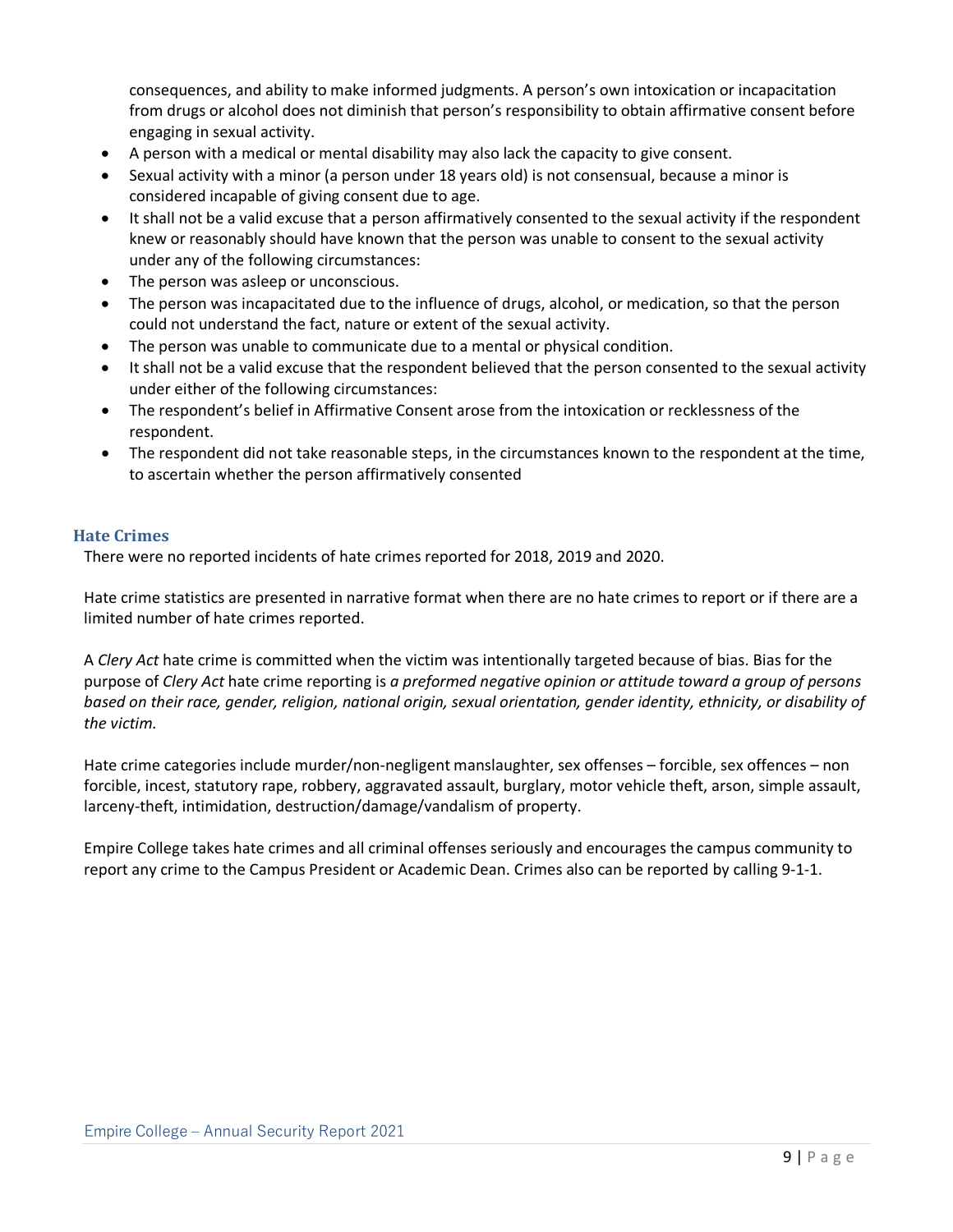#### **Campus Crime Statistics**

| <b>Empire College Crime Statistics 2018 - 2020</b> |             |                  |             |                        |             |             |  |
|----------------------------------------------------|-------------|------------------|-------------|------------------------|-------------|-------------|--|
| Criminal Offenses - On Campus and Public Property  |             |                  |             |                        |             |             |  |
|                                                    |             | <b>On Campus</b> |             | <b>Public Property</b> |             |             |  |
|                                                    | 2018        | 2019             | 2020        | 2018                   | 2019        | 2020        |  |
| Murder &<br>Non $-$<br>Negligent<br>Manslaughter   | $\mathbf 0$ | 0                | 0           | 0                      | $\mathbf 0$ | 0           |  |
| Negligent<br>Manslaughter                          | $\mathbf 0$ | 0                | $\mathbf 0$ | 0                      | $\mathbf 0$ | 0           |  |
| Forcible Sex<br>Offenses                           | $\mathbf 0$ | $\mathbf 0$      | $\mathbf 0$ | 0                      | $\mathbf 0$ | 0           |  |
| Non-Forcible<br>Sex Offenses                       | $\mathbf 0$ | $\mathbf 0$      | $\mathbf 0$ | 0                      | $\pmb{0}$   | $\mathbf 0$ |  |
| Robbery                                            | 0           | 0                | $\mathbf 0$ | 0                      | $\mathbf 0$ | 0           |  |
| Aggravated<br>Assault                              | $\mathbf 0$ | 0                | $\mathbf 0$ | 0                      | $\mathbf 0$ | $\mathbf 0$ |  |
| <b>Burglary</b>                                    | 0           | 0                | $\mathbf 0$ | 0                      | 0           | 0           |  |
| Motor<br>Vehicle Theft                             | $\mathbf 0$ | 0                | $\mathbf 0$ | $\pmb{0}$              | $\mathbf 0$ | 0           |  |
| Arson                                              | $\pmb{0}$   | 0                | $\mathbf 0$ | 0                      | $\mathbf 0$ | 0           |  |
| <b>Totals</b>                                      | 0           | 0                | 0           | 0                      | $\mathbf 0$ | $\mathbf 0$ |  |

**Empire College Campus Crime Statistics 2020**

**Criminal Offenses (new crime categories added due to the Violence Against Women Reauthorization Act of 2013) – On Campus and Public Property**

|                    | <b>On Campus</b> | <b>Public Property</b> |
|--------------------|------------------|------------------------|
|                    | 2018 - 2020      | 2018 - 2020            |
| Domestic           | 0                | 0                      |
| Violence           |                  |                        |
| Dating<br>Violence | 0                | 0                      |
| Stalking           | 0                |                        |

Empire College – Annual Security Report 2021